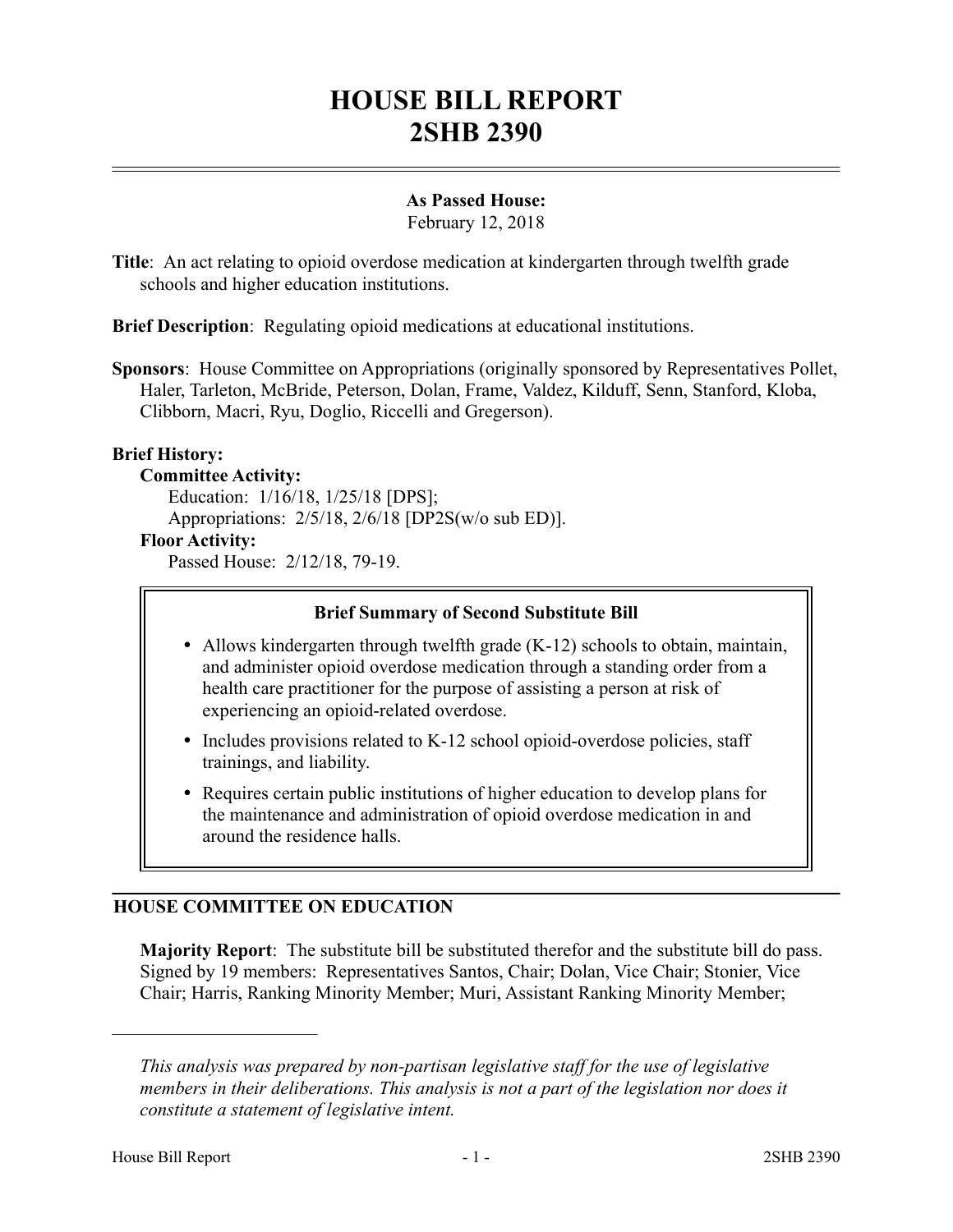Bergquist, Caldier, Hargrove, Johnson, Kilduff, Lovick, McCaslin, Ortiz-Self, Senn, Slatter, Steele, Stokesbary, Valdez and Volz.

**Staff**: Megan Wargacki (786-7194).

# **HOUSE COMMITTEE ON APPROPRIATIONS**

**Majority Report**: The second substitute bill be substituted therefor and the second substitute bill do pass and do not pass the substitute bill by Committee on Education. Signed by 21 members: Representatives Ormsby, Chair; Robinson, Vice Chair; MacEwen, Assistant Ranking Minority Member; Bergquist, Caldier, Cody, Fitzgibbon, Graves, Hansen, Harris, Hudgins, Jinkins, Kagi, Lytton, Pettigrew, Pollet, Sawyer, Senn, Stanford, Sullivan and Tharinger.

**Minority Report**: Do not pass. Signed by 11 members: Representatives Chandler, Ranking Minority Member; Stokesbary, Assistant Ranking Minority Member; Buys, Condotta, Haler, Manweller, Schmick, Taylor, Vick, Volz and Wilcox.

**Staff**: Lily Sobolik (786-7157).

# **Background**:

Naloxone is a legend drug that is used to prevent opioid-related overdoses. Opioids, such as heroin, morphine, and oxycodone, act on opioid receptors in the brain and nervous system, causing depression of the central nervous system and respiratory system. An excess amount of opioid in the body can cause extreme physical illness, decreased level of consciousness, respiratory depression, coma, or death. Naloxone, and other opioid overdose medications, block the body's opioid receptors and reverse the effects of the opioid. Naloxone may be injected in muscle or intravenously, or sprayed into the nose.

A health care practitioner who is authorized to prescribe legend drugs may prescribe, dispense, distribute, and deliver an opioid overdose medication by a standing order or protocol to a recipient in a position to assist a person at risk of experiencing an opioid-related overdose. "Standing order" and "protocol" mean written or electronically recorded instructions prepared by a prescriber for distribution and administration of a drug by designated and trained staff or volunteers, as well as other actions and interventions to be used upon the occurrence of defined clinical events to improve patients' timely access to treatment. At the time of prescribing, dispensing, distributing, or delivering the opioid overdose medication, the practitioner must inform the recipient that, as soon as possible after administration, the person at risk of experiencing an overdose should be transported to a hospital or a first responder should be summoned.

Any person or entity may lawfully possess, store, deliver, distribute, or administer an opioid overdose medication pursuant to a practitioner's prescription or standing order. Such persons and entities are not subject to civil or criminal liability for their authorized actions related to opioid overdose medication or the outcomes of their authorized actions if they act in good faith and with reasonable care.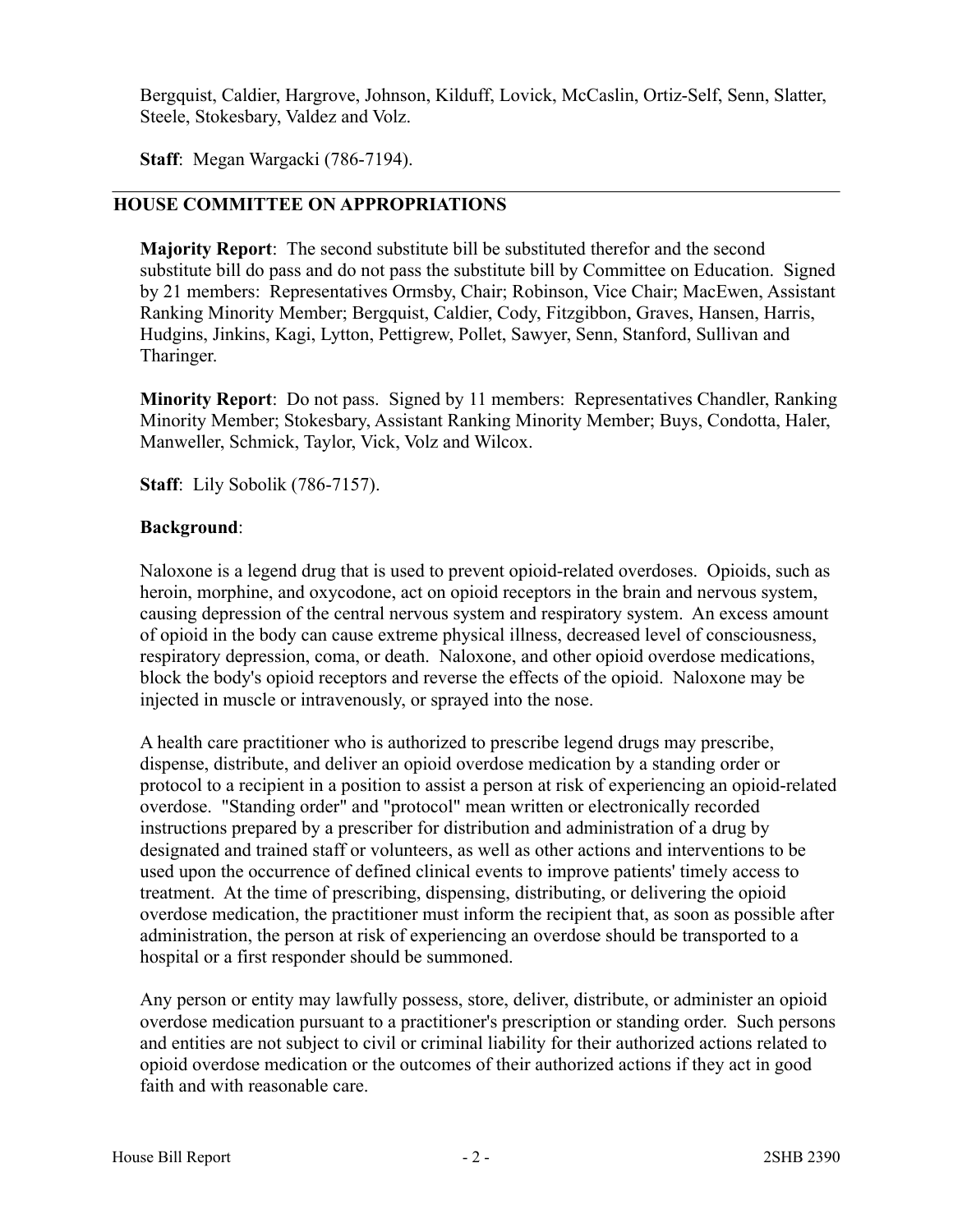In general, the school code specifies that, before trained school personnel may administer medication to a student, the public school district or private school must receive a written, current, unexpired request from a parent or guardian and a prescription from a health care practitioner, among other requirements. However, an exception is provided for the maintenance and administration of epinephrine to respond to a potentially life-threatening allergic reaction, where the epinephrine is prescribed by standing order.

#### **Summary of Second Substitute Bill**:

#### Kindergarten Through Twelfth Grade Schools.

For the purpose of assisting a person at risk of experiencing an opioid-related overdose, schools may obtain and maintain opioid overdose medication through a standing order, rather than having to receive a written request from a parent or guardian and a licensed health care practitioner to administer opioid overdose medication to a specific student. School is defined to mean a public school, school district, or educational service district with any of grades kindergarten through 12 (K-12).

The following personnel may distribute or administer the school-owned opioid overdose medication to respond to symptoms of an opioid-related overdose: school nurses, designated trained school personnel, and health care professionals or trained staff located at a health care clinic on public school property or under contract with the district. Opioid overdose medication may be used on school property, including the school bus, and during field trips or sanctioned excursions away from the property. School nurses and designated trained school personnel may carry an appropriate supply of school-owned opioid overdose medication on field trips or sanctioned excursions.

A person or entity is not subject to civil or criminal liability for their lawfully authorized actions related to opioid overdose medication or the outcomes of their lawfully authorized actions if they act in good faith and with reasonable care. If a student is injured or harmed due to the administration of opioid overdose medication that a health care practitioner has prescribed and a pharmacist has dispensed to a school, the practitioner and pharmacist may not be held responsible for the injury unless he or she acted with conscious disregard for safety.

By the 2018-19 school year, the Office of the Superintendent of Public Instruction (OSPI), in consultation with the Department of Health (DOH), must develop opioid-related overdose policy guidelines and training requirements for public schools and school districts. These policy guidelines and training requirements must include information about: the identification of opioid-related overdose symptoms; how to obtain and maintain opioid overdose medication on school property issued through a standing order; the distribution and administration of opioid overdose medication by designated trained school personnel; and sample standing orders for opioid overdose medication. Training for school personnel who have been designated to distribute or administer opioid overdose medication must meet the OSPI's training requirements.

Beginning January 1, 2019, the following school districts must adopt a policy that meets the OSPI's policy guidelines and training requirements: (1) school districts with a school that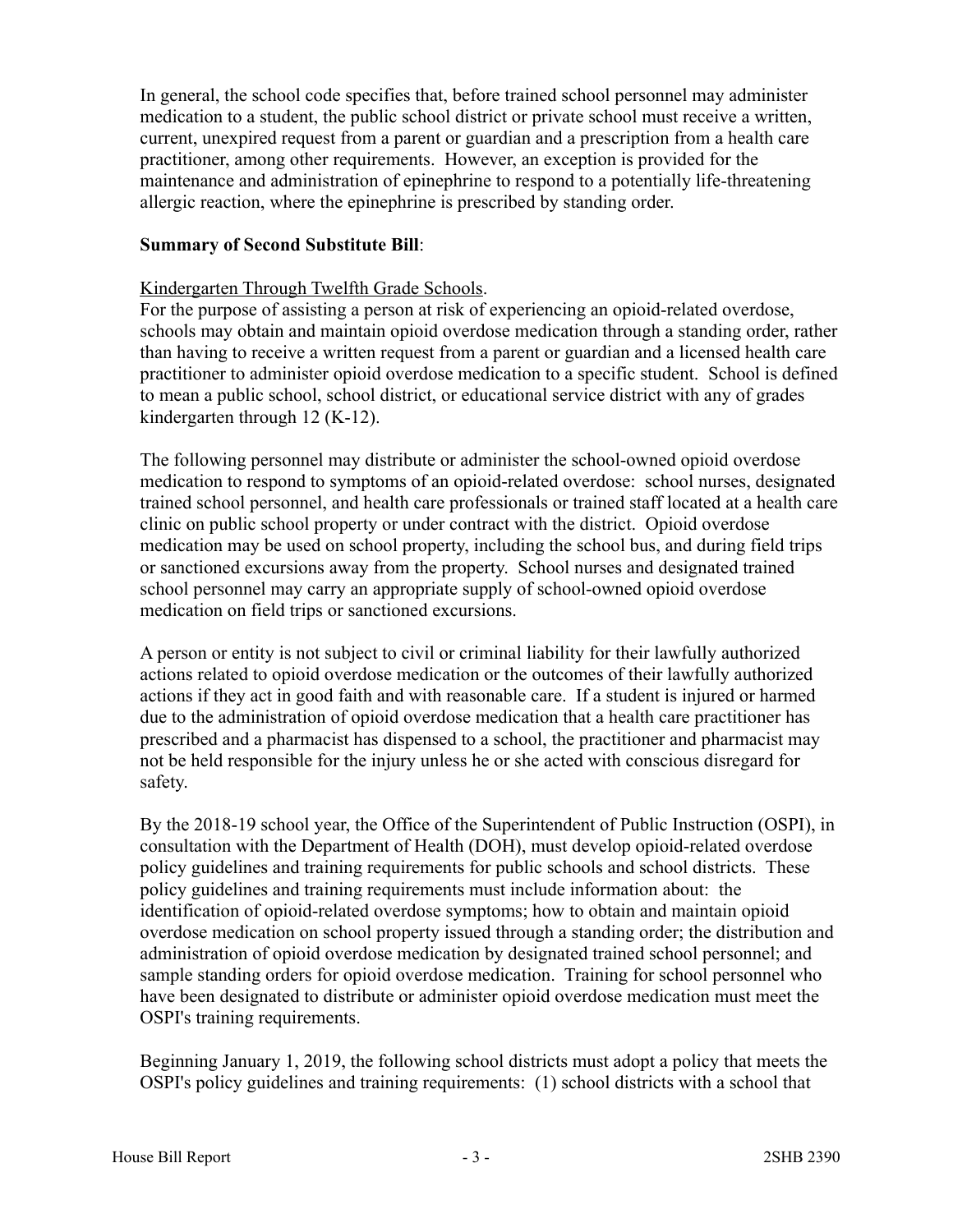obtains, maintains, distributes, or administers opioid overdose medication; and (2) school districts with 2,000 or more students.

Subject to the appropriation of specific funds, the OSPI must develop and administer a grant program to provide funding to public schools with any of grades K-12 and public institutions of higher education (IHE) to train personnel on the administration of opioid overdose medication to respond to symptoms of an opioid-related overdose. The OSPI must publish on its website a list of annual grant recipients, including award amounts.

# Higher Education Institutions.

By the beginning of the 2018-19 academic year, public IHEs with a residence hall housing at least 100 students must develop a plan: for the maintenance and administration of opioid overdose medication in and around the residence hall; and for the training of designated personnel to administer opioid overdose medication to respond to symptoms of an opioidrelated overdose.

# **Appropriation**: None.

**Fiscal Note**: Preliminary fiscal note available. New fiscal note requested on February 7, 2018.

**Effective Date**: The bill takes effect 90 days after adjournment of the session in which the bill is passed.

# **Staff Summary of Public Testimony** (Education):

(In support) This bill may not do the most to prevent or treat opioid addiction, but it may save the lives of young adults. From a cost-benefit analysis, there is no reason not to adopt this bill. It can be difficult for first responders to get to some schools in time to address emergencies, such as an opioid overdose. Having opioid overdose medication in the hands of school staff could be critical to lifesaving. People who overdose on opioids may go into a coma and this medication can bring them back. Some addicts say that every time they use opioids, they are trying to get to a place where they overdose. There is no reason why this medication should not be available for use in any public situation, including a public school.

The unfortunate barrier to student access of opioid overdose medication in schools is that only school nurses can administer the medication. Not all schools have full-time school nurses. Some students use opioids on school property. Before a school can administer medication, there must be a parent authorization for the medication on file, a physician authorization form on file, and the medication provided for a specific student.

Some school board members and higher education professors are concerned about the opioid crisis. Having this medication in the schools is a great first step to bring awareness. It is important that school staff can administer the medication without repercussion. This medication can be administered quickly, and before first responders arrive. The bill is flexible on training by enabling school districts and the OSPI to decide who should be trained.